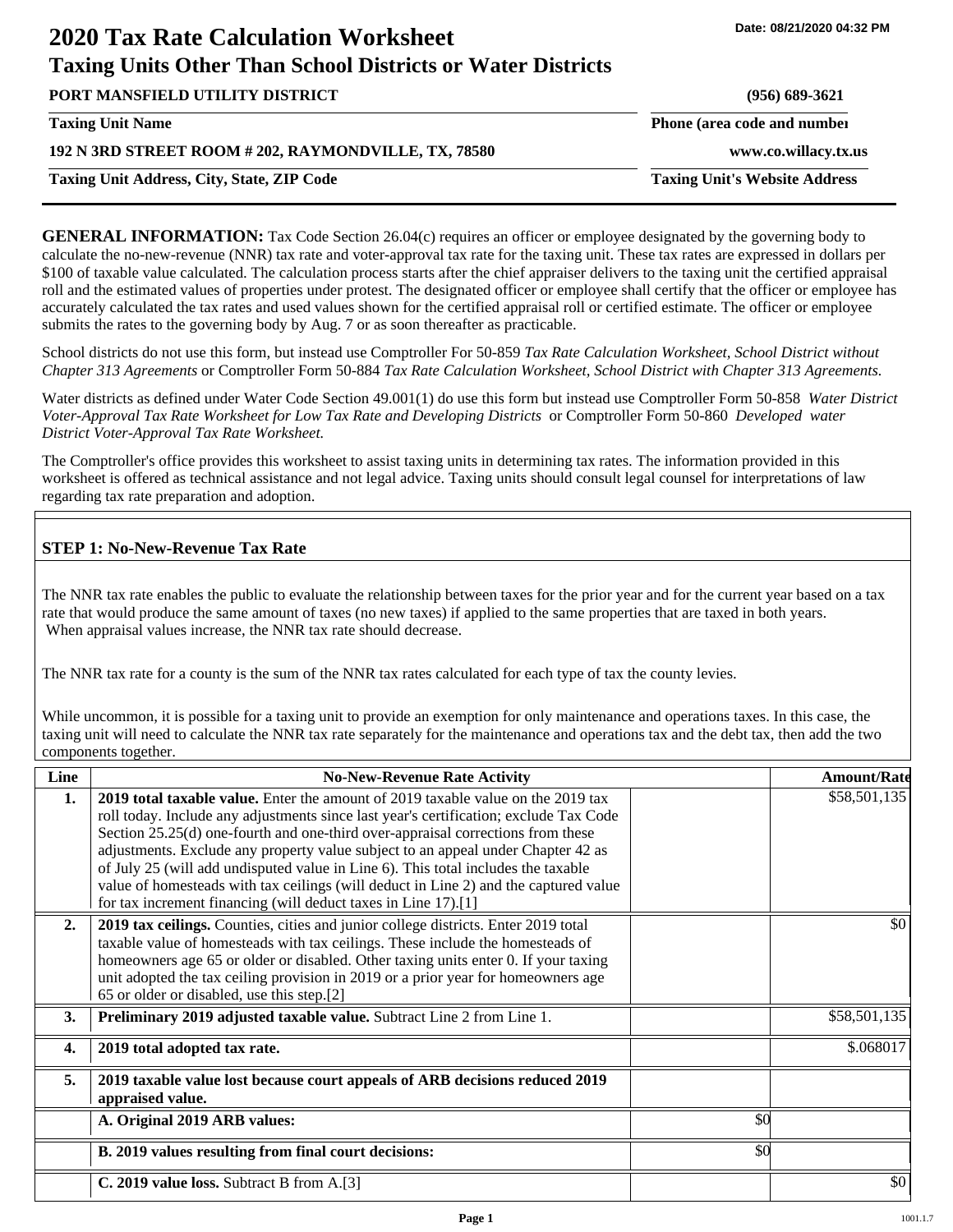| Line | <b>No-New-Revenue Rate Activity</b>                                                                                                                                                                                                                                                                                                                                                                                                                                                |              | <b>Amount/Rate</b> |
|------|------------------------------------------------------------------------------------------------------------------------------------------------------------------------------------------------------------------------------------------------------------------------------------------------------------------------------------------------------------------------------------------------------------------------------------------------------------------------------------|--------------|--------------------|
| 6.   | 2019 taxable value subject to an appeal under Chapter 42, as of July 25.                                                                                                                                                                                                                                                                                                                                                                                                           |              |                    |
|      | A. 2019 ARB certified value:                                                                                                                                                                                                                                                                                                                                                                                                                                                       | $\theta$     |                    |
|      | B. 2019 disputed value:                                                                                                                                                                                                                                                                                                                                                                                                                                                            | $\Omega$     |                    |
|      | C. 2019 undisputed value Subtract B from A.[4]                                                                                                                                                                                                                                                                                                                                                                                                                                     |              | $\mathbf{0}$       |
| 7.   | 2019 Chapter 42-related adjusted values. Add Line 5 and 6                                                                                                                                                                                                                                                                                                                                                                                                                          |              | $\overline{0}$     |
| 8.   | 2019 taxable value, adjusted for court-ordered reductions. Add Lines 3 and 7                                                                                                                                                                                                                                                                                                                                                                                                       |              | \$58,501,135       |
| 9.   | 2019 taxable value of property in territory the taxing unit deannexed after Jan.<br>1, 2019. Enter the 2019 value of property in deannexed territory.[5]                                                                                                                                                                                                                                                                                                                           |              | \$15,000           |
| 10.  | 2019 taxable value lost because property first qualified for an exemption in<br>2020. If the taxing unit increased an original exemption, use the difference between<br>the original exempted amount and the increased exempted amount. Do not include<br>value lost due to freeport, goods-in-transit, temporary disaster exemptions. Note<br>that lowering the amount or percentage of an existing exemption in 2020 does not<br>create a new exemption or reduce taxable value. |              |                    |
|      | A. Absolute exemptions. Use 2019 market value:                                                                                                                                                                                                                                                                                                                                                                                                                                     | \$71,442     |                    |
|      | B. Partial exemptions. 2020 exemption amount or 2020 percentage exemption<br>times 2019 value:                                                                                                                                                                                                                                                                                                                                                                                     | \$55,676     |                    |
|      | C. Value loss. Add A and B.[6]                                                                                                                                                                                                                                                                                                                                                                                                                                                     |              | \$127,118          |
| 11.  | 2019 taxable value lost because property first qualified for agricultural<br>appraisal (1-d or 1-d-1), timber appraisal, recreational/scenic appraisal or<br>public access airport special appraisal in 2020. Use only properties that qualified<br>in 2020 for the first time; do not use properties that qualified in 2019.                                                                                                                                                      |              |                    |
|      | A. 2019 market value:                                                                                                                                                                                                                                                                                                                                                                                                                                                              | \$0          |                    |
|      | B. 2020 productivity or special appraised value:                                                                                                                                                                                                                                                                                                                                                                                                                                   | \$0          |                    |
|      | C. Value loss. Subtract B from A.[7]                                                                                                                                                                                                                                                                                                                                                                                                                                               |              | $\overline{50}$    |
| 12.  | Total adjustments for lost value. Add Lines 9, 10C and 11C.                                                                                                                                                                                                                                                                                                                                                                                                                        |              | \$142,118          |
| 13.  | Adjusted 2019 taxable value. Subtract Line 12 from Line 8                                                                                                                                                                                                                                                                                                                                                                                                                          |              | \$58,359,017       |
| 14.  | Adjusted 2019 total levy. Multiply Line 4 by Line 13 and divide by \$100                                                                                                                                                                                                                                                                                                                                                                                                           |              | \$39,694           |
| 15.  | Taxes refunded for years preceding tax year 2019. Enter the amount of taxes<br>refunded by the district for tax years preceding tax year 2019. Types of refunds<br>include court decisions, Tax Code Section 25.25(b) and (c) corrections and Tax<br>Code Section 31.11 payment errors. Do not include refunds for tax year 2019. This<br>line applies only to tax years preceding tax year 2019.[8]                                                                               |              | \$0                |
| 16.  | Taxes in tax increment financing (TIF) for tax year 2019 Enter the amount of<br>taxes paid into the tax increment fund for a reinvestment zone as agreed by the<br>taxing unit. If the taxing unit has no 2020 captured appraised value in Line 18D,<br>enter $0.9$ ]                                                                                                                                                                                                              |              | \$0                |
| 17.  | Adjusted 2019 levy with refunds and TIF adjustment. Add Lines 14, and 15,<br>subtract Line 16.[10]                                                                                                                                                                                                                                                                                                                                                                                 |              | \$39,694           |
| 18.  | Total 2020 taxable value on the 2020 certified appraisal roll today. This value<br>includes only certified values or certified estimate of values and includes the total<br>taxable value of homesteads with tax ceilings (will deduct in Line 20). These<br>homesteads include homeowners age 65 or older or disabled.[11]                                                                                                                                                        |              |                    |
|      | A. Certified values:                                                                                                                                                                                                                                                                                                                                                                                                                                                               | \$60,181,166 |                    |
|      | B. Counties: Include railroad rolling stock values certified by the Comptroller's<br>office.                                                                                                                                                                                                                                                                                                                                                                                       | \$0          |                    |
|      | C. Pollution control and energy storage system exemption: Deduct the value of<br>property exempted for the current tax year for the first time as pollution control or<br>energy storage system property                                                                                                                                                                                                                                                                           | \$0          |                    |
|      | D. Tax increment financing: Deduct the 2020 captured appraised value of<br>property taxable by a taxing unit in a tax increment financing zone for which the<br>2020 taxes will be deposited into the tax increment fund. Do not include any new                                                                                                                                                                                                                                   | \$0          |                    |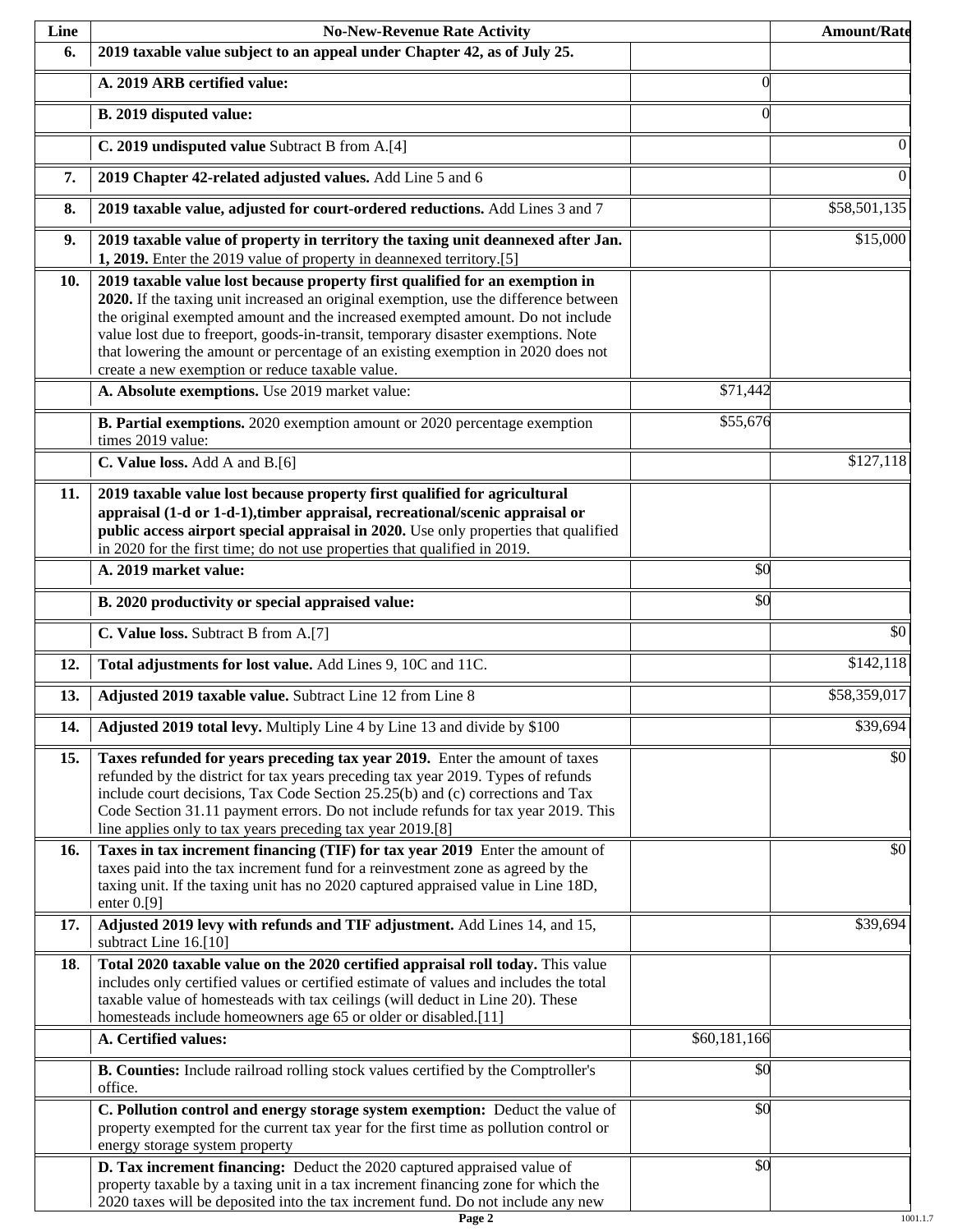| Line |                                                                                                                                                                          | <b>No-New-Revenue Rate Activity</b> |     | <b>Amount/Rate</b> |
|------|--------------------------------------------------------------------------------------------------------------------------------------------------------------------------|-------------------------------------|-----|--------------------|
|      | property value that will be included in Line 23 below.[12]                                                                                                               |                                     |     |                    |
|      | E. Total 2020 value Add A and B, then subtract C and D                                                                                                                   |                                     |     | \$60,181,166       |
| 19.  | Total value of properties under protest or not included on certified appraisal                                                                                           |                                     |     |                    |
|      | roll.[13]                                                                                                                                                                |                                     |     |                    |
|      | A. 2020 taxable value of properties under protest The chief appraiser certifies a<br>list of properties still under ARB protest. The list shows the appraisal district's |                                     | \$0 |                    |
|      | value and the taxpayer's claimed value, if any, or an estimate of the value if the                                                                                       |                                     |     |                    |
|      | taxpayer wins. For each of the properties under protest, use the lowest of these                                                                                         |                                     |     |                    |
|      | values. Enter the total value under protest.[14]                                                                                                                         |                                     |     |                    |
|      | B. 2020 value of properties not under protest or included on certified appraisal                                                                                         |                                     | \$0 |                    |
|      | roll. The chief appraiser gives taxing units a list of those taxable properties that the                                                                                 |                                     |     |                    |
|      | chief appraiser knows about but are not included in the appraisal roll certification.                                                                                    |                                     |     |                    |
|      | These properties also are not on the list of properties that are still under protest. On                                                                                 |                                     |     |                    |
|      | this list of properties, the chief appraiser includes the market value, appraised value<br>and exemptions for the preceding year and a reasonable estimate of the market |                                     |     |                    |
|      | value, appraised value and exemptions for the current year. Use the lower market,                                                                                        |                                     |     |                    |
|      | appraised or taxable value (as appropriate). Enter the total value of property not on                                                                                    |                                     |     |                    |
|      | the certified roll.[15]                                                                                                                                                  |                                     |     |                    |
|      | C. Total value under protest or not certified. Add A and B.                                                                                                              |                                     |     | \$0                |
| 20.  | 2020 tax ceilings. Counties, cities and junior colleges enter 2020 total taxable value                                                                                   |                                     |     | \$0                |
|      | of homesteads with tax ceilings. These include the homesteads of homeowners age                                                                                          |                                     |     |                    |
|      | 65 or older or disabled. Other taxing units enter 0. If your taxing unit adopted the                                                                                     |                                     |     |                    |
|      | tax ceiling provision in 2019 or a prior year for homeowners age 65 or older or<br>disabled, use this step.[16]                                                          |                                     |     |                    |
| 21.  | 2020 total taxable value. Add Lines 18E and 19C. Subtract Line 20C.[17]                                                                                                  |                                     |     | \$60,181,166       |
| 22.  | Total 2020 taxable value of properties in territory annexed after Jan. 1, 2019.                                                                                          |                                     |     | \$0                |
|      | Include both real and personal property. Enter the 2020 value of property in                                                                                             |                                     |     |                    |
|      | territory annexed.[18]                                                                                                                                                   |                                     |     |                    |
| 23.  | Total 2020 taxable value of new improvements and new personal property                                                                                                   |                                     |     | \$1,898,508        |
|      | located in new improvements. New means the item was not on the appraisal roll in                                                                                         |                                     |     |                    |
|      | 2019. An improvement is a building, structure, fixture or fence erected on or affixed                                                                                    |                                     |     |                    |
|      | to land. New additions to existing improvements may be included if the appraised<br>value can be determined. New personal property in a new improvement must have        |                                     |     |                    |
|      | been brought into the taxing unit after Jan. 1, 2019 and be located in a new                                                                                             |                                     |     |                    |
|      | improvement. New improvements <b>do</b> include property on which a tax abatement                                                                                        |                                     |     |                    |
|      | agreement has expired for 2020.[19]                                                                                                                                      |                                     |     |                    |
| 24.  | Total adjustments to the 2020 taxable value. Add Lines 22 and 23.                                                                                                        |                                     |     | \$1,898,508        |
| 25.  | Adjusted 2020 taxable value. Subtract Line 24 from Line 21.                                                                                                              |                                     |     | \$58,282,658       |
| 26.  | 2020 NNR tax rate. Divide Line 17 by Line 25 and multiply by \$100.[20]                                                                                                  |                                     |     | \$.068106 /\$100   |
| 27.  | <b>COUNTIES ONLY.</b> Add together the NNR tax rates for each type of tax the                                                                                            |                                     |     |                    |
|      | county levies. The total is the 2020 county NNR tax rate.[21]                                                                                                            |                                     |     |                    |
|      | [1]Tex. Tax Code Section                                                                                                                                                 | [2]Tex. Tax Code Section            |     |                    |
|      | [3]Tex. Tax Code Section                                                                                                                                                 | [4] Tex. Tax Code Section           |     |                    |
|      | [5] Tex. Tax Code Section                                                                                                                                                | [6]Tex. Tax Code Section            |     |                    |
|      | [7] Tex. Tax Code Section                                                                                                                                                | [8] Tex. Tax Code Section           |     |                    |
|      | [9]Tex. Tax Code Section                                                                                                                                                 | [10]Tex. Tax Code Section           |     |                    |
|      | [11] Tex. Tax Code Section                                                                                                                                               | [12] Tex. Tax Code Section          |     |                    |
|      | [13] Tex. Tax Code Section                                                                                                                                               | [14] Tex. Tax Code Section          |     |                    |
|      | [15] Tex. Tax Code Section                                                                                                                                               | [16] Tex. Tax Code Section          |     |                    |
|      | [17] Tex. Tax Code Section                                                                                                                                               | [18] Tex. Tax Code Section          |     |                    |
|      | [19]Tex. Tax Code Section                                                                                                                                                | [20]Tex. Tax Code Section           |     |                    |

**[21]Tex. Tax Code Section**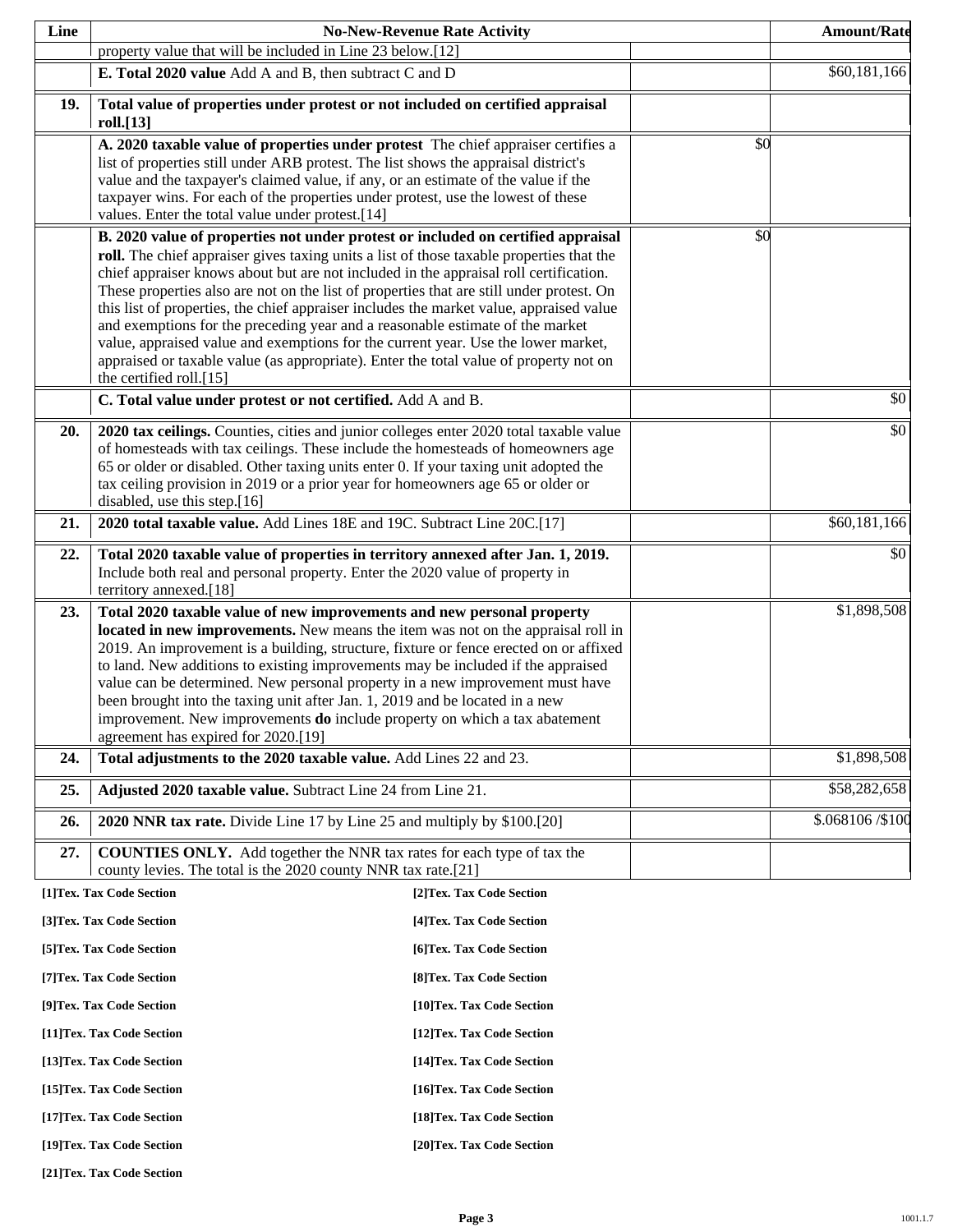# STEP 2: Voter-Approval Tax Rate

The voter-approval tax rate is the highest tax rate that a taxing unit may adopt without holding an election to seek voter approval of the rate. The voter-approval tax rate is split into two separate rates:

1. **Maintenance and Operations (M&O) Tax Rate:** The M&O portion is the tax rate that is needed to raise the same amount of taxes that the taxing unit levied in the prior year plus the applicable percentage allowed by law. This rate accounts for such things as salaries, utilities and day-to-day operations.

2. **Debt Rate:** The debt rate includes the debt service necessary to pay the taxing unit's debt payments in the coming year. This rate accounts for principal and interest on bonds and other debt secured by property tax revenue.

The voter-approval tax rate for a county is the sum of the voter-approval tax rates calculated for each type of tax the county levies. In most cases the voter-approval tax rate exceeds the no-new-revenue tax rate, but occasionally decreases in a taxing unit's debt service will cause the NNR tax rate to be higher than the voter-approval tax rate.

| Line | <b>Voter Approval Tax Rate Activity</b>                                                                                                                                                                                                                                                                                                                                                                                                                                                                                                                                                                                                                                        |                | <b>Amount/Rate</b> |
|------|--------------------------------------------------------------------------------------------------------------------------------------------------------------------------------------------------------------------------------------------------------------------------------------------------------------------------------------------------------------------------------------------------------------------------------------------------------------------------------------------------------------------------------------------------------------------------------------------------------------------------------------------------------------------------------|----------------|--------------------|
| 28.  | 2019 M&O tax rate. Enter the 2019 M&O tax rate.                                                                                                                                                                                                                                                                                                                                                                                                                                                                                                                                                                                                                                |                | \$.068170          |
| 29.  | 2019 taxable value, adjusted for actual and potential court-ordered<br>adjustments. Enter the amount in Line 8 of the No-New-Revenue Tax Rate<br>Worksheet.                                                                                                                                                                                                                                                                                                                                                                                                                                                                                                                    |                | 58,501,135         |
| 30.  | Total 2019 M&O levy. Multiply Line 28 by Line 29 and divide by 100.                                                                                                                                                                                                                                                                                                                                                                                                                                                                                                                                                                                                            |                | 39,880             |
| 31.  | Adjusted 2019 levy for calculating NNR M&O rate.                                                                                                                                                                                                                                                                                                                                                                                                                                                                                                                                                                                                                               |                |                    |
|      | A. 2019 sales tax specifically to reduce property taxes. For cities, counties and<br>hospital districts, enter the amount of additional sales tax collected and spent on<br>M&O expenses in 2019, if any. Other taxing units, enter 0. Counties must exclude<br>any amount that was spent for economic development grants from the amount of<br>sales tax spent.                                                                                                                                                                                                                                                                                                               | $\Omega$       |                    |
|      | B. M&O taxes refunded for years preceding tax year 2019. Enter the amount of<br>M&O taxes refunded in the preceding year for taxes before that year. Types of<br>refunds include court decisions, Tax Code Section 25.25(b) and (c) corrections and<br>Tax Code Section 31.11 payment errors. Do not include refunds for tax year 2019.<br>This line applies only to tax years preceding tax year 2019.                                                                                                                                                                                                                                                                        | 145            |                    |
|      | C. 2019 taxes in TIF: Enter the amount of taxes paid into the tax increment fund<br>for a reinvestment zone as agreed by the taxing unit. If the taxing unit has no 2020<br>captured appraised value in Line 18D, enter 0.                                                                                                                                                                                                                                                                                                                                                                                                                                                     | 0              |                    |
|      | D. 2019 transferred function: If discontinuing all of a department, function or<br>activity and transferring it to another taxing unit by written contract, enter the<br>amount spent by the taxing unit discontinuing the function in the 12 months<br>preceding the month of this calculation. If the taxing unit did not operate this<br>function for this 12-month period, use the amount spent in the last full fiscal year in<br>which the taxing unit operated the function. The taxing unit discontinuing the<br>function will subtract this amount in E below. The taxing unit receiving the function<br>will add this amount in E below. Other taxing units enter 0. | $\left($       |                    |
|      | E. 2019 M&O levy adjustments. Add A and B, then subtract C. For taxing unit<br>with D, subtract if discontinuing function and add if receiving function                                                                                                                                                                                                                                                                                                                                                                                                                                                                                                                        | 145            |                    |
|      | F. Add Line 30 to 31E.                                                                                                                                                                                                                                                                                                                                                                                                                                                                                                                                                                                                                                                         |                | 40,025             |
| 32.  | Adjusted 2020 taxable value. Enter the amount in Line 25 of the No-New-<br>Revenue Tax Rate Worksheet.                                                                                                                                                                                                                                                                                                                                                                                                                                                                                                                                                                         |                | 58,282,658         |
| 33.  | 2020 NNR M&O rate (unadjusted) Divide Line 31F by Line 32 and multiply by<br>\$100.                                                                                                                                                                                                                                                                                                                                                                                                                                                                                                                                                                                            |                | 0.068673           |
| 34.  | Rate adjustment for state criminal justice mandate.[23]                                                                                                                                                                                                                                                                                                                                                                                                                                                                                                                                                                                                                        |                |                    |
|      | A. 2020 state criminal justice mandate. Enter the amount spent by a county in the<br>previous 12 months providing for the maintenance and operation cost of keeping<br>inmates in county-paid facilities after they have been sentenced. Do not include any<br>state reimbursement received by the county for the same purpose.                                                                                                                                                                                                                                                                                                                                                | $\Omega$       |                    |
|      | <b>B. 2019 state criminal justice mandate</b> Enter the amount spent by a county in the<br>12 months prior to the previous 12 months providing for the maintenance and<br>operation cost of keeping inmates in county-paid facilities after they have been<br>sentenced. Do not include any state reimbursement received by the county for the<br>same purpose. Enter zero if this is the first time the mandate applies                                                                                                                                                                                                                                                       | $\overline{0}$ |                    |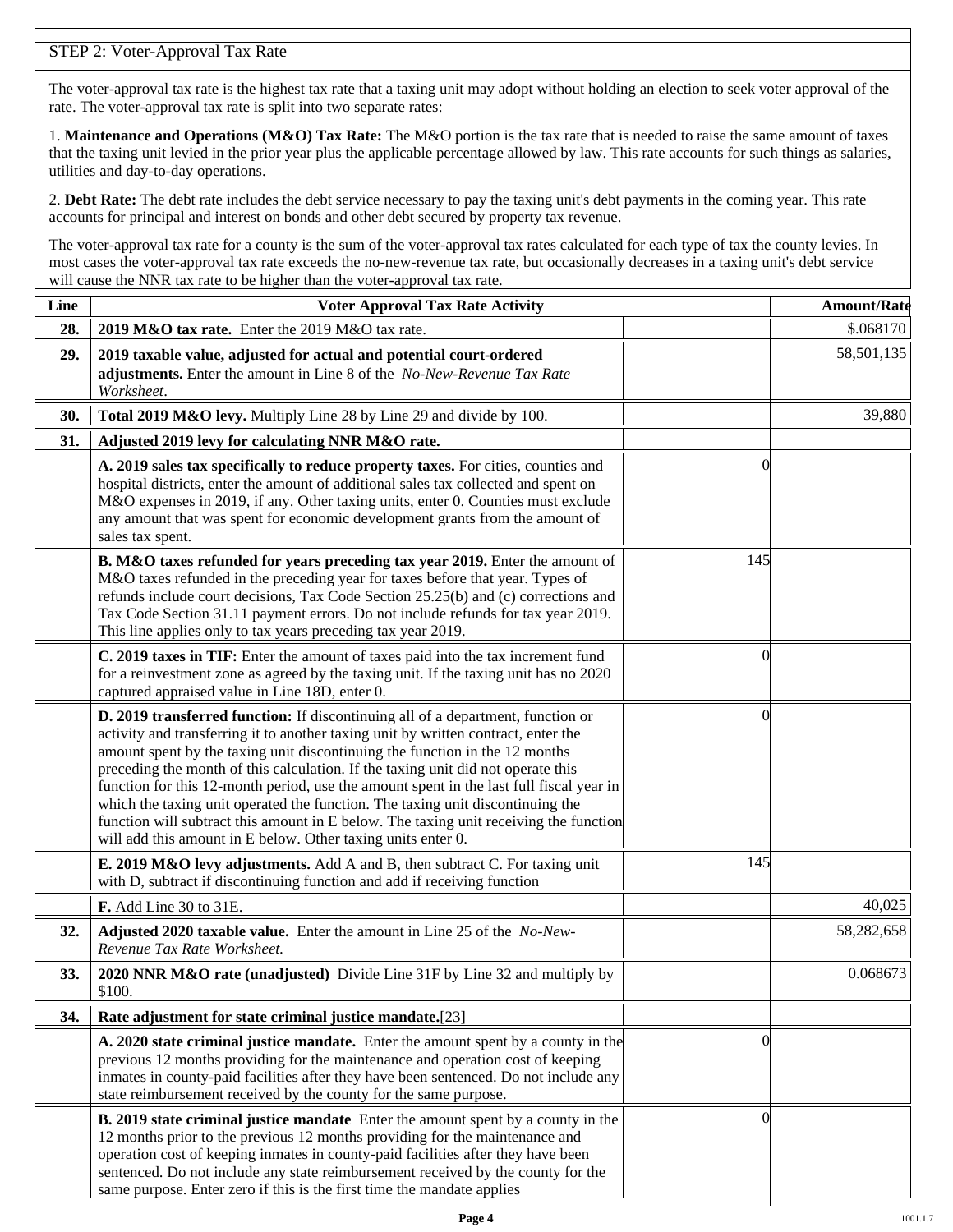| Line | <b>Voter Approval Tax Rate Activity</b>                                                                                                                                                                                                                                                                                                                                                                                                                                                                                                                                                                                                                                                                                                                                                                                                                                                                                                                                                                                                                                      |          | <b>Amount/Rate</b> |
|------|------------------------------------------------------------------------------------------------------------------------------------------------------------------------------------------------------------------------------------------------------------------------------------------------------------------------------------------------------------------------------------------------------------------------------------------------------------------------------------------------------------------------------------------------------------------------------------------------------------------------------------------------------------------------------------------------------------------------------------------------------------------------------------------------------------------------------------------------------------------------------------------------------------------------------------------------------------------------------------------------------------------------------------------------------------------------------|----------|--------------------|
|      | C. Subtract B from A and divide by Line 32 and multiply by \$100                                                                                                                                                                                                                                                                                                                                                                                                                                                                                                                                                                                                                                                                                                                                                                                                                                                                                                                                                                                                             | 0.000000 |                    |
|      | <b>D.</b> Enter the rate calculated in C. If not applicable, enter 0.                                                                                                                                                                                                                                                                                                                                                                                                                                                                                                                                                                                                                                                                                                                                                                                                                                                                                                                                                                                                        |          | 0.000000           |
| 35.  | Rate adjustment for indigent health care expenditures[24]                                                                                                                                                                                                                                                                                                                                                                                                                                                                                                                                                                                                                                                                                                                                                                                                                                                                                                                                                                                                                    |          |                    |
|      | A. 2020 indigent health care expenditures Enter the amount paid by a taxing unit<br>providing for the maintenance and operation cost of providing indigent health care<br>for the period beginning on July 1, 2019 and ending on June 30, 2020, less any state<br>assistance received for the same purpose                                                                                                                                                                                                                                                                                                                                                                                                                                                                                                                                                                                                                                                                                                                                                                   | $\Omega$ |                    |
|      | B. 2019 indigent health care expenditures Enter the amount paid by a taxing unit<br>providing for the maintenance and operation cost of providing indigent health care<br>for the period beginning on July 1, 2018 and ending on June 30, 2019, less any state<br>assistance received for the same purpose                                                                                                                                                                                                                                                                                                                                                                                                                                                                                                                                                                                                                                                                                                                                                                   | $\Omega$ |                    |
|      | C. Subtract B from A and divide by Line 32 and multiply by \$100                                                                                                                                                                                                                                                                                                                                                                                                                                                                                                                                                                                                                                                                                                                                                                                                                                                                                                                                                                                                             | 0.000000 |                    |
|      | <b>D.</b> Enter the rate calculated in C. If not applicable, enter 0.                                                                                                                                                                                                                                                                                                                                                                                                                                                                                                                                                                                                                                                                                                                                                                                                                                                                                                                                                                                                        |          | 0.000000           |
| 36.  | Rate adjustment for county indigent defense compensation.[25]                                                                                                                                                                                                                                                                                                                                                                                                                                                                                                                                                                                                                                                                                                                                                                                                                                                                                                                                                                                                                |          |                    |
|      | A. 2020 indigent defense compensation expenditures. Enter the amount paid by<br>a county to provide appointed counsel for indigent individuals for the period<br>beginning on July 1, 2019 and ending on June 30, 2020, less any state grants<br>received by the county for the same purpose                                                                                                                                                                                                                                                                                                                                                                                                                                                                                                                                                                                                                                                                                                                                                                                 | $\Omega$ |                    |
|      | B. 2019 indigent defense compensation expenditures. Enter the amount paid by a<br>county to provide appointed counsel for indigent individuals for the period<br>beginning on July 1, 2018 and ending on June 30, 2019, less any state grants<br>received by the county for the same purpose                                                                                                                                                                                                                                                                                                                                                                                                                                                                                                                                                                                                                                                                                                                                                                                 | $\Omega$ |                    |
|      | C. Subtract B from A and divide by Line 32 and multiply by \$100                                                                                                                                                                                                                                                                                                                                                                                                                                                                                                                                                                                                                                                                                                                                                                                                                                                                                                                                                                                                             | 0.000000 |                    |
|      | <b>D.</b> Multiply B by 0.05 and divide by Line 32 and multiply by \$100.                                                                                                                                                                                                                                                                                                                                                                                                                                                                                                                                                                                                                                                                                                                                                                                                                                                                                                                                                                                                    | 0.000000 |                    |
|      | <b>E.</b> Enter the lessor of C and D. If not applicable, enter 0.                                                                                                                                                                                                                                                                                                                                                                                                                                                                                                                                                                                                                                                                                                                                                                                                                                                                                                                                                                                                           |          | 0.000000           |
| 37.  | Rate adjustment for county hospital expenditures.                                                                                                                                                                                                                                                                                                                                                                                                                                                                                                                                                                                                                                                                                                                                                                                                                                                                                                                                                                                                                            |          |                    |
|      | A. 2020 eligible county hospital expenditures Enter the amount paid by the<br>county or municipality to maintain and operate an eligible county hospital for the<br>period beginning on July 1, 2019 and ending on June 30, 2020                                                                                                                                                                                                                                                                                                                                                                                                                                                                                                                                                                                                                                                                                                                                                                                                                                             | $\Omega$ |                    |
|      | <b>B. 2019 eligible county hospital expenditures</b> Enter the amount paid by the county<br>or municipality to maintain and operate an eligible county hospital for the period<br>beginning on July 1, 2018 and ending on June 30, 2019                                                                                                                                                                                                                                                                                                                                                                                                                                                                                                                                                                                                                                                                                                                                                                                                                                      | $\Omega$ |                    |
|      | C. Subtract B from A and divide by Line 32 and multiply by \$100                                                                                                                                                                                                                                                                                                                                                                                                                                                                                                                                                                                                                                                                                                                                                                                                                                                                                                                                                                                                             | 0.000000 |                    |
|      | <b>D.</b> Multiply B by 0.08 and divide by Line 32 and multiply by \$100                                                                                                                                                                                                                                                                                                                                                                                                                                                                                                                                                                                                                                                                                                                                                                                                                                                                                                                                                                                                     | 0.000000 |                    |
|      | <b>E.</b> Enter the lessor of C and D, if applicable. If not applicable, enter 0.                                                                                                                                                                                                                                                                                                                                                                                                                                                                                                                                                                                                                                                                                                                                                                                                                                                                                                                                                                                            |          | 0.000000           |
| 38.  | Adjusted 2020 NNR M&O rate. Add Lines 33, 34D, 35D, 36E, and 37E.                                                                                                                                                                                                                                                                                                                                                                                                                                                                                                                                                                                                                                                                                                                                                                                                                                                                                                                                                                                                            |          | 0.068673           |
| 39.  | 2020 voter-approval M&O rate. Enter the rate as calculated by the appropriate<br>scenario below.<br>Special Taxing Unit If the taxing unit qualifies as a special taxing unit, multiply<br>Line 38 by 1.08<br>-or-<br>Other Taxing Unit If the taxing unit does not qualify as a special taxing unit,<br>multiply Line 38 by 1.035.<br>-or-<br><b>Taxing unit affected by disaster declaration</b> If the taxing unit is located in an area<br>declared as disater area, the governing body may direct the person calculating the<br>voter-approval rate to calculate in the manner provided for a special taxing unit.<br>The taxing unit shall continue to calculate the voter-approval rate in this manner<br>until the earlier of 1) the second year in which total taxable value on the certified<br>appraisal roll exceeds the total taxable value of the tax year in which the disaster<br>occurred, and 2) the third tax year after the tax year in which the disaster occurred.<br>If the taxing unit qualifies under this scenario, multiply Line 38 by 1.08. [27] |          |                    |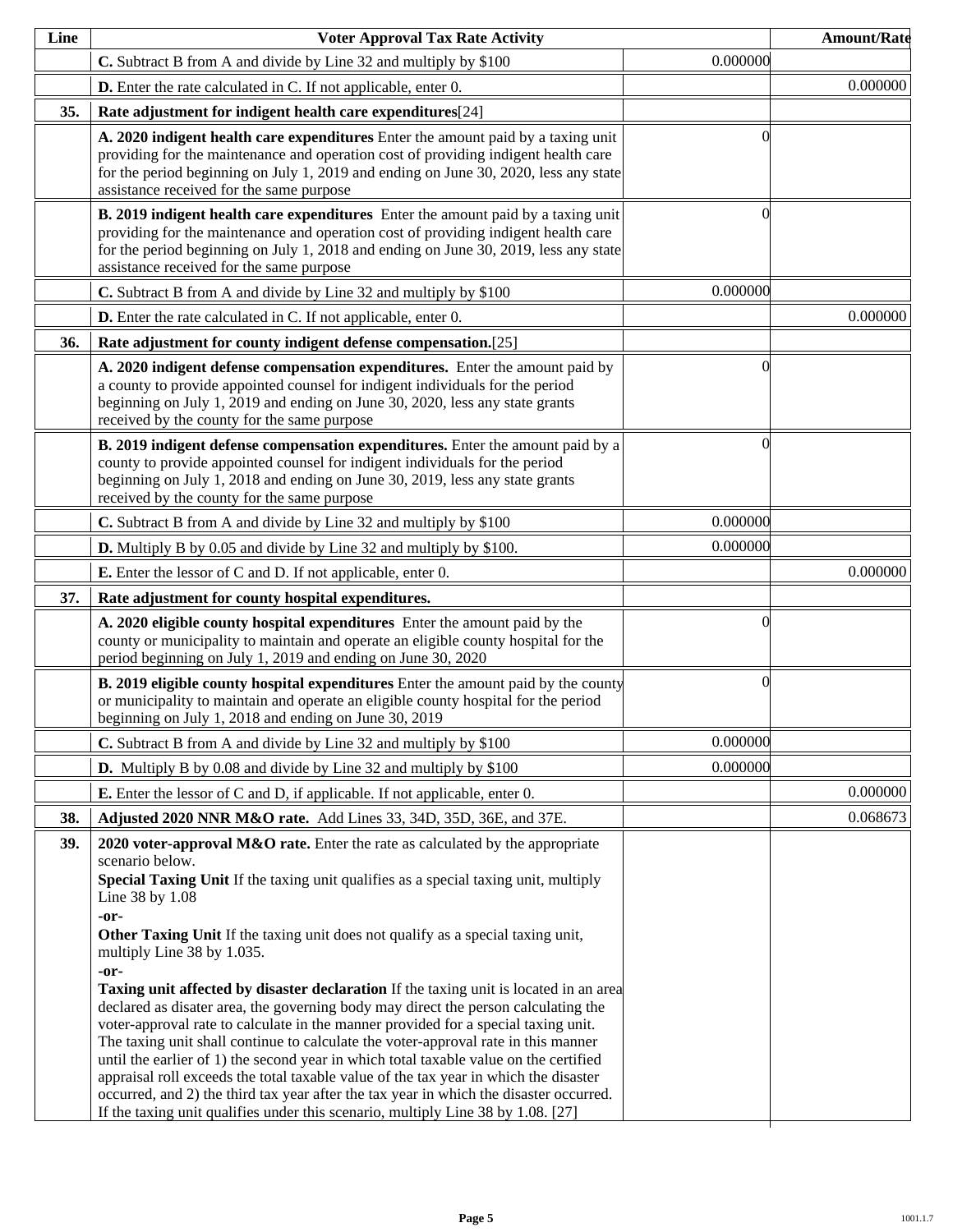| Line | <b>Voter Approval Tax Rate Activity</b>                                                                                                                                                                                                                                                                                                                                             |          | <b>Amount/Rate</b> |
|------|-------------------------------------------------------------------------------------------------------------------------------------------------------------------------------------------------------------------------------------------------------------------------------------------------------------------------------------------------------------------------------------|----------|--------------------|
| 40.  | Total 2020 debt to be paid with property taxes and additional sales tax<br>revenue. Debt means the interest and principal that will be paid on debts that:<br>(1) are paid by property taxes,<br>(2) are secured by property taxes,<br>(3) are scheduled for payment over a period longer than one year, and<br>(4) are not classified in the taxing unit's budget as M&O expenses. |          |                    |
|      | A. Debt also includes contractual payments to other taxing units that have incurred<br>debts on behalf of this taxing unit, if those debts meet the four conditions above.<br>Include only amounts that will be paid from property tax revenue. Do not include<br>appraisal district budget payments.<br>Enter debt amount                                                          | 0        |                    |
|      | B. Subtract unencumbered fund amount used to reduce total debt.                                                                                                                                                                                                                                                                                                                     | $\Omega$ |                    |
|      | C. Subtract certified amount spent from sales tax to reduce debt(enter zero if<br>none)                                                                                                                                                                                                                                                                                             |          |                    |
|      | D. Subtract amount paid from other resources                                                                                                                                                                                                                                                                                                                                        | $\Omega$ |                    |
|      | E. Adjusted debt Subtract B, C and D from A                                                                                                                                                                                                                                                                                                                                         |          | $\boldsymbol{0}$   |
| 41.  | Certified 2019 excess debt collections Enter the amount certified by the collector.                                                                                                                                                                                                                                                                                                 |          | $\boldsymbol{0}$   |
| 42.  | Adjusted 2020 debt Subtract Line 41 from Line 40E                                                                                                                                                                                                                                                                                                                                   |          | $\boldsymbol{0}$   |
| 43.  | 2020 anticipated collection rate.                                                                                                                                                                                                                                                                                                                                                   |          |                    |
|      | A. Enter the 2020 anticipated collection rate certified by the collector                                                                                                                                                                                                                                                                                                            | 85.00    |                    |
|      | <b>B.</b> Enter the 2019 actual collection rate                                                                                                                                                                                                                                                                                                                                     | 89.00    |                    |
|      | C. Enter the 2018 actual collection rate                                                                                                                                                                                                                                                                                                                                            | 89.00    |                    |
|      | D. Enter the 2017 actual collection rate                                                                                                                                                                                                                                                                                                                                            | 85.00    |                    |
|      | <b>E.</b> If the anticipated collection rate in A is lower than actual collection rates in B, C<br>and D, enter the lowest collection rate from B, C and D. If the anticipated rate in A<br>is higher than at least one of the rates in the prior three years, enter the rate from A.<br>Note that the rate can be greater than 100%.                                               |          | 85.00              |
| 44.  | 2020 debt adjusted for collections. Divide Line 42 by Line 43E.                                                                                                                                                                                                                                                                                                                     |          | $\mathbf{0}$       |
| 45.  | 2020 total taxable value. Enter the amount on Line 21 of the No-New-Revenue<br>Tax Rate Worksheet.                                                                                                                                                                                                                                                                                  |          | 60,181,166         |
| 46.  | 2020 debt rate Divide Line 44 by Line 45 and multiply by \$100.                                                                                                                                                                                                                                                                                                                     |          | 0.000000           |
| 47.  | 2020 voter-approval tax rate. Add Line 39 and 46.                                                                                                                                                                                                                                                                                                                                   |          |                    |
| 48.  | <b>COUNTIES ONLY.</b> Add together the voter-approval tax rate for each type of tax<br>the county livies. The total is the 2020 county voter-approval tax rate.                                                                                                                                                                                                                     |          |                    |
|      | STEP 3 NNR Tax Rate and Voter-Approval Tax Rate Adjustments for Additional Sales tAx to Reduce Property Taxes                                                                                                                                                                                                                                                                       |          |                    |

Cities, counties and hospital districts may levy a sales tax specifically to reduce property taxes. Local voters by election must approve imposing or abolishing the additional sales tax. If approved, the taxing unit must reduce its NNR and voter-approval tax rates to offset the expected sales tax revenue.

This section should only be completed by a county, city or hospital district that is required to adjust its NNR tax rate and/or voterapproval tax rate because it adopted the additional sales tax.

| <b>Additional Sales and Use Tax Worksheet</b>                                                                                                                                                                                                                                                                                                                                                                                                                                                | <b>Amount/Rate</b>                                                  |
|----------------------------------------------------------------------------------------------------------------------------------------------------------------------------------------------------------------------------------------------------------------------------------------------------------------------------------------------------------------------------------------------------------------------------------------------------------------------------------------------|---------------------------------------------------------------------|
| Taxable sales. For taxing units that adopted the sales tax in November 2019 or May<br>2020, enter the Comptroller's estimate of taxable sales for the previous four<br>quarters [32]. Estimates of taxable sales may be obtained through the Comptroller's<br>Allocation Historical Summary webpage. Taxing units that adopted the sales tax<br>before November 2019, skip this line.                                                                                                        | $\Omega$                                                            |
| <b>Estimated sales tax revenue.</b> Counties exclude any amount that is or will be spent<br>for economic development grants from the amount of estimated sales tax<br>revenue. $[33]$<br>Taxing units that adopted the sales tax in November 2019 or in May 2020.<br>Multiply the amount on Line 49 by the sales tax rate (.01, .005 or .0025, as<br>applicable) and multiply the result by $.95$ [34] -or-<br>Taxing units that adopted the sales tax before November 2019. Enter the sales | OI.                                                                 |
|                                                                                                                                                                                                                                                                                                                                                                                                                                                                                              | tax revenue for the previous four quarters. Do not multiply by .95. |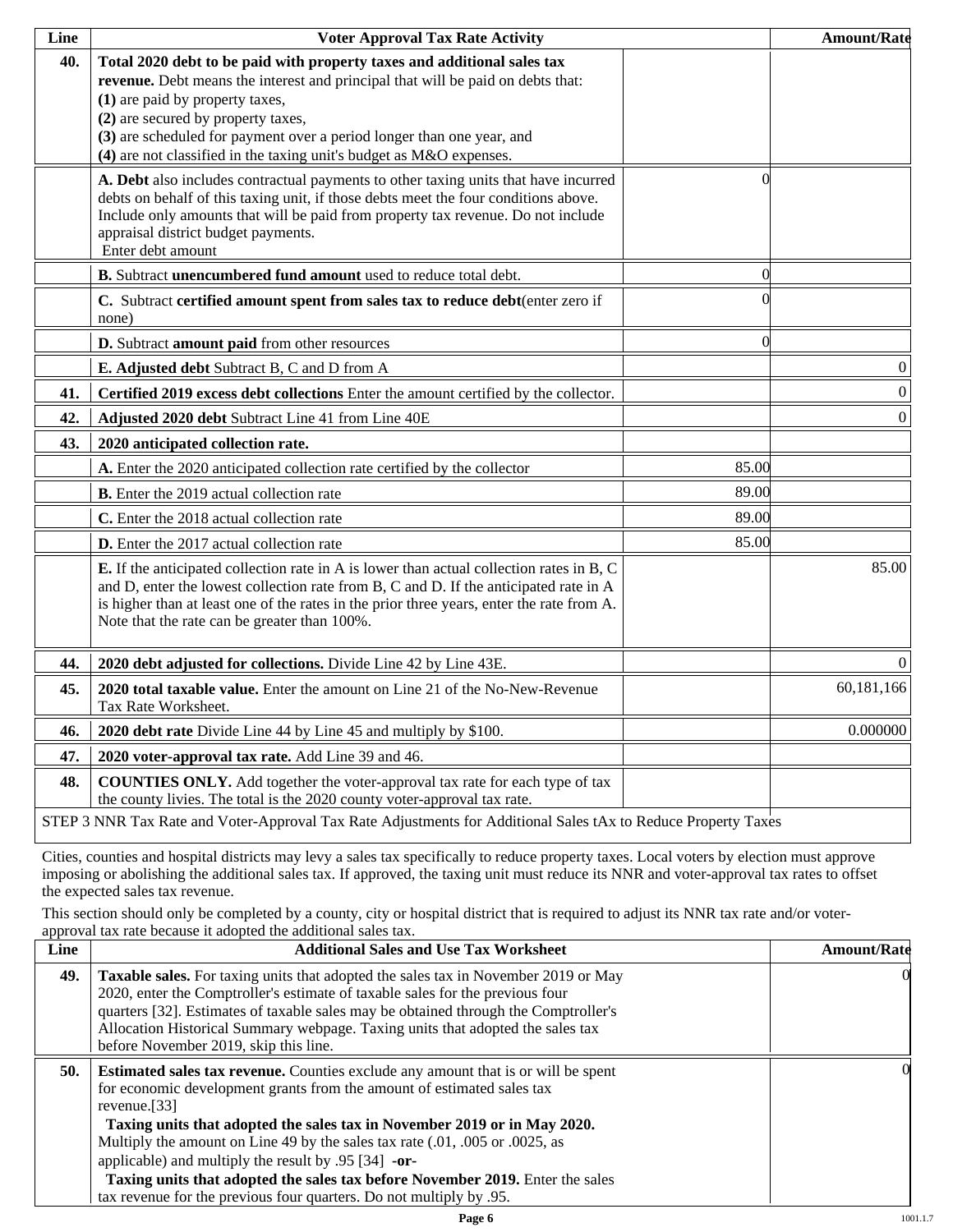| Line | <b>Additional Sales and Use Tax Worksheet</b>                                                                                                                                                                                             | <b>Amount/Rate</b> |
|------|-------------------------------------------------------------------------------------------------------------------------------------------------------------------------------------------------------------------------------------------|--------------------|
| 51.  | <b>2020 total taxable value.</b> Enter the amount from Line 21 of the <i>No-New-Revenue</i><br>Tax Rate Worksheet                                                                                                                         | 60,181,166         |
| 52.  | Sales tax adjustment rate. Divide Line 50 by Line 51 and multiply by \$100.                                                                                                                                                               | 0.000000           |
| 53.  | 2020 NNR tax rate, unadjusted for sales tax[35]. Enter the rate from Line 26 or<br>27, as applicable, on the No-New-Revenue Tax Rate Worksheet.                                                                                           | \$.068106          |
| 54.  | 2020 NNR tax rate, adjusted for sales tax.<br>Taxing units that adopted the sales tax in November 2019 or in May 2020.<br>Subtract Line 52 from Line 53. Skip to Line 55 if you adopted the additional sales<br>tax before November 2019. | \$.068106          |
| 55.  | 2020 voter-approval tax rate, unadjusted for sales tax. [36] Enter the rate from<br>Line 47 or Line 48 as applicable, of the Voter-Approval Tax Rate<br>Worksheet                                                                         | 0.071076           |
| 56.  | 2020 voter-approval tax rate, adjusted for sales tax.<br>Subtract Line 52 from Line 55.<br>[38]Tex. Tax Code Section<br>[37]Tex. Tax Code Section                                                                                         | 0.071076           |

## STEP 4: Additional Rollback Protection for Pollution Control

A taxing unit may raise its rate for M&O funds used to pay for a facility, device or method for the control of air, water or land pollution. This includes any land, structure, building, installation, excavation, machinery, equipment or device that is used, constructed, acquired or installed wholly or partly to meet or exceed pollution control requirements. The taxing unit's expenses are those necessary to meet the requirements of a permit issued by the Texas Commission on Environmental Quality (TCEQ). The taxing unit must provide the tax assessor with a copy of the TCEQ letter of determination that states the portion of the cost of the installation for pollution control.

This section should only be completed by a taxing unit that uses M&O Funds to pay for a facility, device or method for the control of air, water or land pollution.

This section should only by completed by a taxing unit that uses M&O funds to pay for a facility, device or method for the control of air, water or land pollution.

| Line | <b>Activity</b>                                                                                                                                                                                                                                    | <b>Amount/Rate</b>      |
|------|----------------------------------------------------------------------------------------------------------------------------------------------------------------------------------------------------------------------------------------------------|-------------------------|
| 57.  | Certified expenses from the Texas Commission on Environmental Quality (TCEQ). Enter the amount<br>certified in the determination letter from TCEQ [37]. The taxing unit shall provide its tax assessor-collector<br>with a copy of the letter.[38] | $\vert \$\text{0}\vert$ |
| 58.  | <b>2020 total taxable value.</b> Enter the amount from Line 21 of the No-New-Revenue Tax Rate Worksheet.                                                                                                                                           | \$60,181,166            |
| 59.  | <b>Additional rate for pollution control.</b> Divide Line 57 by Line 58 and multiply by \$100.                                                                                                                                                     | 0.000000                |
| 60.  | 2020 voter-approval tax rate, adjusted for pollution control. Add Line 59 to one of the following lines<br>(as applicable): Line 47, Line 48 (counties) or Line 56 (taxing units with the additional sales tax).                                   |                         |

**[37]Tex. Tax Code Section [38]Tex. Tax Code Section**